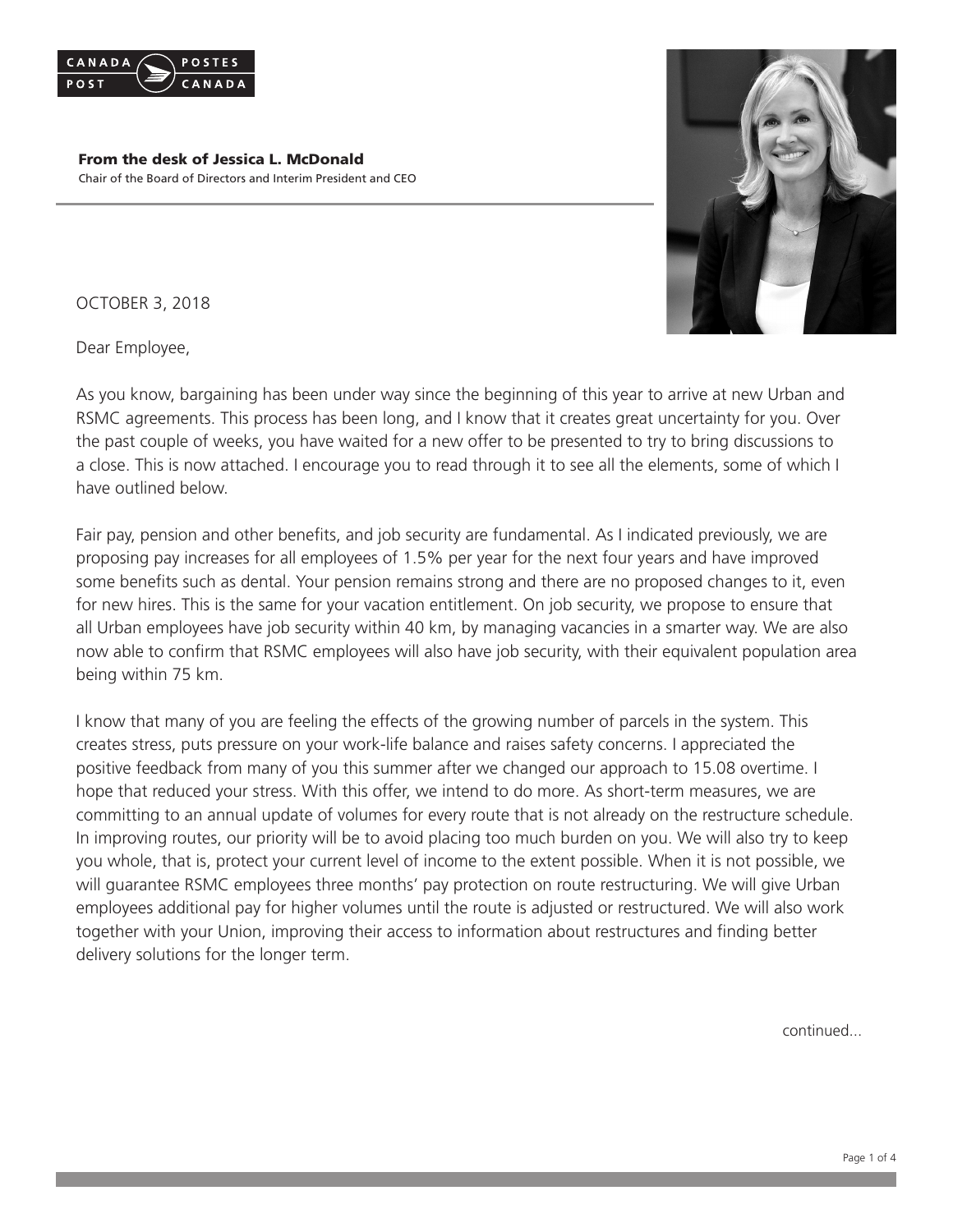To improve relief at peak periods and also ensure that temporary jobs are more meaningful, we have proposed a new approach to give temporary employees better access to predictable hours. We will maintain the current full-time ratio in Retail and, at the same time, work to give more opportunity to gain full-time employment across the system. We are committing to create 500 full-time positions over the next three years. We are also proposing that temporary employees now move through the wage chart based on 1,000 hours worked in a year.

The recent pay equity ruling has resulted in 25% higher pay for RSMCs as well as an alignment of benefits. As I have said before, this was an important ruling and we are working quickly to implement the decision. More needs to be done to ensure we truly view all employees through the same lens. I have mentioned job security and pay protection above, as well as access to information on route restructures, and working together on new route design. Adding to this, a simple but long-overdue change will be made so that RSMC employees have rights to order from the same uniform catalogue as Urban employees with the same number of points.

I hope you will take the time to read through the attachment for the full details on this offer. On a closing note, I look forward to improving the way we work together so that important issues do not always have to wait for rounds of collective bargaining to find resolution in the future.

Thank you for the supertant coorte you do.

Jessica L. McDonald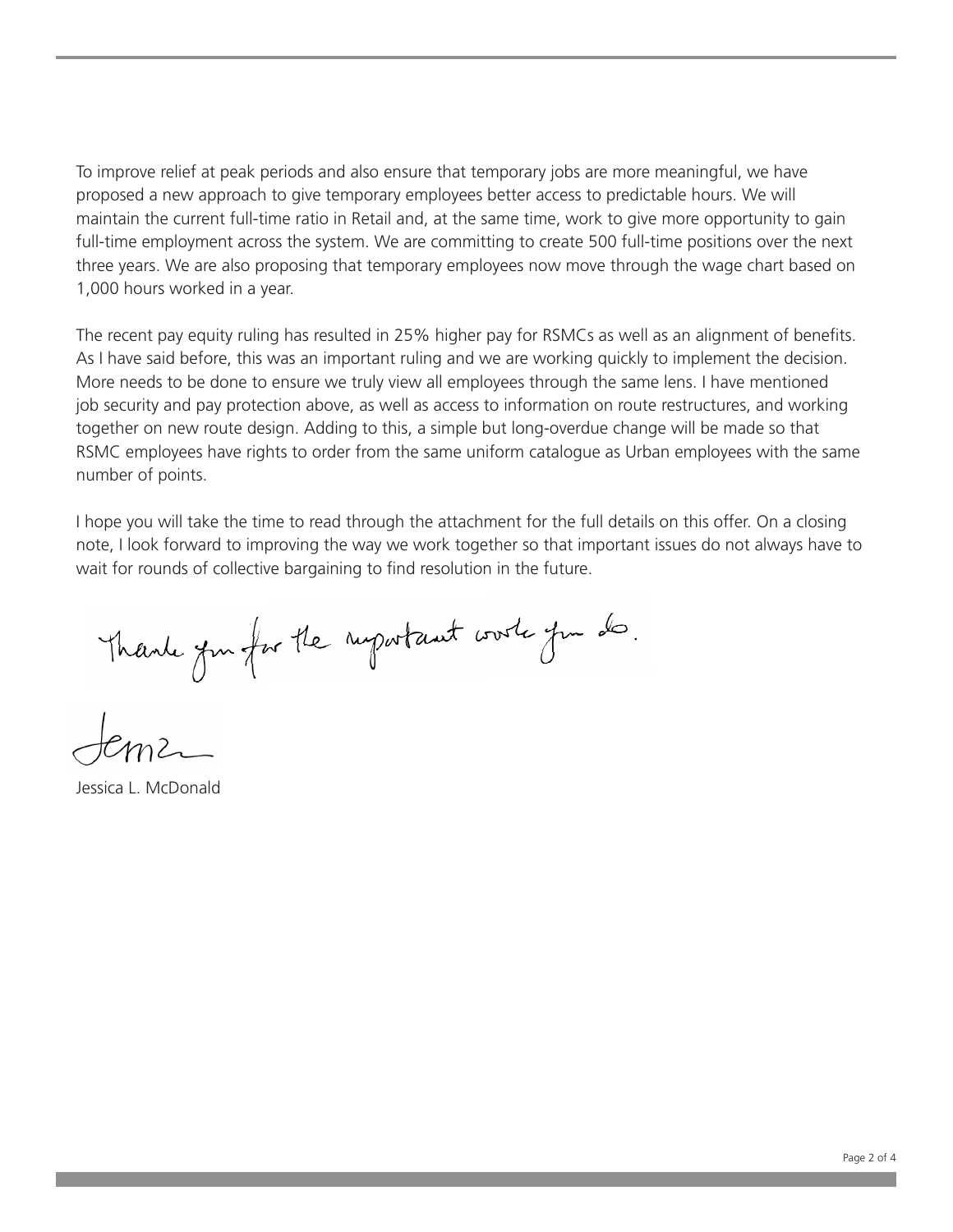## Offer Summary – CUPW-Urban

**Pay increases:** You work hard and things cost more every year. We propose to increase your pay by 1.5% in every year of the agreement, with the 2018 increase to be paid retroactive to Feb. 1, 2018.

NEW **– Better pay for temporary employees at 1,000 hours:** Starting Jan. 1, 2019, we propose better pay (up to the next pay increment) for any temporary employees who reach 1,000 hours in a fiscal year.

ADJUSTED **– Maintaining physiotherapy coverage:** With all the standing, walking, lifting and carrying you do, or for other reasons, physiotherapy can help you stay healthy. We now propose to keep existing unlimited physiotherapy coverage for active employees, dependents and retirees, but you'll need a doctor's prescription once your physiotherapy benefits exceed \$5,000 per person per year.

**More help paying for dental care:** We will update dental care reimbursement every year.

**Keeping your pension as is without any changes:** We know how important your Canada Post pension is to you and your family and your future. I'm pleased to confirm there are no changes to your pension.

NEW **– Vacation/pre-retirement leave (new hires):** There will be no change for future regular employees.

**Confirming and extending job security:** Job security for Urban employees within 40 kilometres does not change. We're also offering to extend job security to more than 5,500 employees who reached regular status, but to do this, we need to confirm our ability to manage vacancies in Group 2 in a smarter way.

**Overtime for training:** When you're on training, we'll pay overtime for work above 8 hours.

NEW **– Volume updates to reflect workloads:** More parcels mean many routes are too demanding, which adds stress. In updating volumes each year, we will compensate you and adjust routes, as required.

**In future, building more predictable routes:** Longer term, we will work with your Union on workloads by creating a way to build a more predictable route – which should mean a better work-life balance.

**Making sure you don't carry too much:** We agree to the Union's good idea to jointly study the mix of items you deliver (including size and weight) so you aren't carrying items that are too large and heavy.

**Predictable schedules and hours during peak:** The holiday season is busy. We will create a dedicated temporary peak delivery workforce from November to January with predictable schedules and hours. Overtime opportunities on your own route and other routes will still exist.

**More full-time jobs:** We will convert existing hours into a minimum of 500 full-time positions over three years of the agreement, giving temporary and part-time employees an opportunity to become full-time.

**Flexible schedules in mail processing:** Some of the 500 full-time positions will have a flexible work schedule – as will all of the part-time positions. You will bid on the schedules, including weekend shifts.

NEW **– Keeping full-time jobs in Retail:** We intend to keep the current full-time staffing ratio in Retail.

**Slip-resistant footwear:** We and your Union have agreed to promote footwear with better traction.

*We have proposed these and many other topics to your Union, including areas we agree are important – diversity, the environment, domestic violence and exploring a set of selected financial services.*